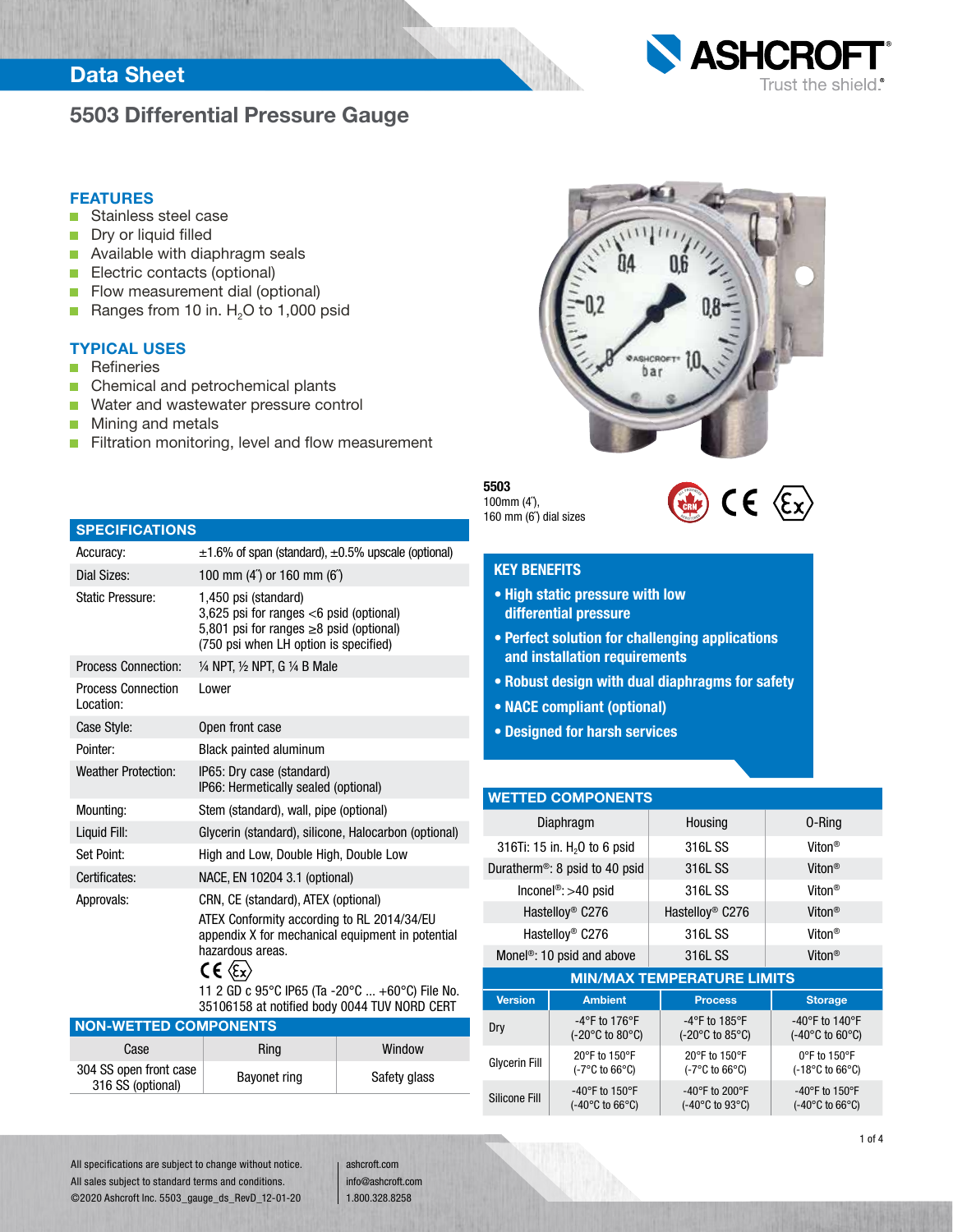

# 5503 Differential Pressure Gauge

| <b>ORDERING CODE</b>                                                                                                                                                                                                                                                                                                | Example: | 10 | 5503 | SS | L | 02 | L | XC4            | 10IW |
|---------------------------------------------------------------------------------------------------------------------------------------------------------------------------------------------------------------------------------------------------------------------------------------------------------------------|----------|----|------|----|---|----|---|----------------|------|
| <b>Dial Size</b>                                                                                                                                                                                                                                                                                                    |          |    |      |    |   |    |   |                |      |
| 10 - 100mm $(4n)$                                                                                                                                                                                                                                                                                                   |          | 10 |      |    |   |    |   |                |      |
| 16 - 160mm $(6n)$                                                                                                                                                                                                                                                                                                   |          |    |      |    |   |    |   |                |      |
| <b>Model</b>                                                                                                                                                                                                                                                                                                        |          |    |      |    |   |    |   |                |      |
| 5503 - 304 Stainless steel open front case                                                                                                                                                                                                                                                                          |          |    | 5503 |    |   |    |   |                |      |
| <b>Diaphragm &amp; Housing Material</b>                                                                                                                                                                                                                                                                             |          |    |      |    |   |    |   |                |      |
| 316 SS diaphragm and housing for ranges of 5 psi and below<br>SS<br>High strength cobalt alloy (Duratherm 600 <sup>®</sup> ) for ranges of 10 psi and above                                                                                                                                                         |          |    |      | SS |   |    |   |                |      |
| HS - Hastelloy® C 276 diaphragm, 316 stainless steel housing                                                                                                                                                                                                                                                        |          |    |      |    |   |    |   |                |      |
| HH - Hastelloy® C 276 diaphragm and housing (NACE compliant)                                                                                                                                                                                                                                                        |          |    |      |    |   |    |   |                |      |
| PS - Monel <sup>®</sup> diaphragm and 316 stainless steel housing                                                                                                                                                                                                                                                   |          |    |      |    |   |    |   |                |      |
| <b>Case Fill</b>                                                                                                                                                                                                                                                                                                    |          |    |      |    |   |    |   |                |      |
| $D - Dry$                                                                                                                                                                                                                                                                                                           |          |    |      |    |   |    |   |                |      |
| L - Glycerin fill                                                                                                                                                                                                                                                                                                   |          |    |      |    | L |    |   |                |      |
| <b>Process Connection</b>                                                                                                                                                                                                                                                                                           |          |    |      |    |   |    |   |                |      |
| 00 - Special connection must used when ordering XLH                                                                                                                                                                                                                                                                 |          |    |      |    |   |    |   |                |      |
| 02 - 1/4 NPT Male, 1/4 - 18 NPT Male; DIN EN837                                                                                                                                                                                                                                                                     |          |    |      |    |   | 02 |   |                |      |
| 04 - 1/2 NPT Male, 1/2 - 14 NPT Male; DIN EN837                                                                                                                                                                                                                                                                     |          |    |      |    |   |    |   |                |      |
| 13 - G ¼ B Male, DIN EN837                                                                                                                                                                                                                                                                                          |          |    |      |    |   |    |   |                |      |
| 15 - G ½ B Male; DIN EN837                                                                                                                                                                                                                                                                                          |          |    |      |    |   |    |   |                |      |
| 25 - 1/4 NPT, 1/4 - 18 NPT Female                                                                                                                                                                                                                                                                                   |          |    |      |    |   |    |   |                |      |
| 27 - G 1/4 B Female, DIN EN837                                                                                                                                                                                                                                                                                      |          |    |      |    |   |    |   |                |      |
| 50 - 1/2 NPT, 1/2 - 14 NPT Female                                                                                                                                                                                                                                                                                   |          |    |      |    |   |    |   |                |      |
| 51 - G 1/2 Female                                                                                                                                                                                                                                                                                                   |          |    |      |    |   |    |   |                |      |
| <b>Process Connection Location</b>                                                                                                                                                                                                                                                                                  |          |    |      |    |   |    |   |                |      |
| L - Lower                                                                                                                                                                                                                                                                                                           |          |    |      |    |   |    | L |                |      |
| Options (If choosing an option(s) must include an "X")                                                                                                                                                                                                                                                              |          |    |      |    |   |    |   | $X_{--}$       |      |
| DU - Capillary welded to gauge (must have connection code 00)                                                                                                                                                                                                                                                       |          |    |      |    |   |    |   |                |      |
| GV - Silicone fill                                                                                                                                                                                                                                                                                                  |          |    |      |    |   |    |   |                |      |
| GX - Halocarbon fill                                                                                                                                                                                                                                                                                                |          |    |      |    |   |    |   |                |      |
| FW - Wall mounting bracket                                                                                                                                                                                                                                                                                          |          |    |      |    |   |    |   |                |      |
| TM - Pipe mounting bracket                                                                                                                                                                                                                                                                                          |          |    |      |    |   |    |   |                |      |
| YW - 316 stainless steel case and ring                                                                                                                                                                                                                                                                              |          |    |      |    |   |    |   |                |      |
| DA - Dial marking                                                                                                                                                                                                                                                                                                   |          |    |      |    |   |    |   |                |      |
| LJ - Hermetically sealed case (IP66)                                                                                                                                                                                                                                                                                |          |    |      |    |   |    |   |                |      |
| ED - Dual setpoint, high and low contacts (Specify magnetic or inductive contacts)                                                                                                                                                                                                                                  |          |    |      |    |   |    |   |                |      |
| EE - Dual setpoint, double high contacts (Specify magnetic or inductive contacts)                                                                                                                                                                                                                                   |          |    |      |    |   |    |   |                |      |
| EF - Dual setpoint, double low contacts (Specify magnetic or inductive contacts)                                                                                                                                                                                                                                    |          |    |      |    |   |    |   |                |      |
| CD-5 - Certificate of Conformance to NACE (Hastelloy C diaphragm & housing required) (with Kalrez O-Rings standard)<br>(must be ordered as a separate line item)                                                                                                                                                    |          |    |      |    |   |    |   |                |      |
| C4 - Individual calibration chart                                                                                                                                                                                                                                                                                   |          |    |      |    |   |    |   | C <sub>4</sub> |      |
| AX - ATEX Listed                                                                                                                                                                                                                                                                                                    |          |    |      |    |   |    |   |                |      |
| C3 - Material Certificate to EN 10204 3.1                                                                                                                                                                                                                                                                           |          |    |      |    |   |    |   |                |      |
| 6B - Oxygen Service (Teflon coated Viton o-rings standard)                                                                                                                                                                                                                                                          |          |    |      |    |   |    |   |                |      |
| SP - Static pressure to 3,625 psi for ranges <6 psid or 5,801 psi ranges >8 psid (not available with LH option)                                                                                                                                                                                                     |          |    |      |    |   |    |   |                |      |
| AJ - Accuracy ±0.5% Upscale                                                                                                                                                                                                                                                                                         |          |    |      |    |   |    |   |                |      |
| MN - Bonded stainless steel tag                                                                                                                                                                                                                                                                                     |          |    |      |    |   |    |   |                |      |
| NH - Stainless steel wired tag                                                                                                                                                                                                                                                                                      |          |    |      |    |   |    |   |                |      |
| NN - Paper tag bonded to case                                                                                                                                                                                                                                                                                       |          |    |      |    |   |    |   |                |      |
| LH - Use when attaching to 700 series diaphragm seals when range is between 60IW/3# - 160IW/6#.<br><b>IMPORTANT NOTE</b> - Static pressure is reduced to 750# with this option (process connection becomes 00,<br>XDU for welded connections and XSC for special fill fluid must be included in part number string) |          |    |      |    |   |    |   |                |      |
| Range (coding examples only, see range table on page 3 for all standard ranges)                                                                                                                                                                                                                                     |          |    |      |    |   |    |   |                |      |
| 10 IW - 10 IWD                                                                                                                                                                                                                                                                                                      |          |    |      |    |   |    |   |                | 10IW |
|                                                                                                                                                                                                                                                                                                                     |          |    |      |    |   |    |   |                |      |

و <sub>ال</sub>يا

All specifications are subject to change without notice. All sales subject to standard terms and conditions. ©2020 Ashcroft Inc. 5503\_gauge\_ds\_RevD\_12-01-20

ashcroft.com info@ashcroft.com 1.800.328.8258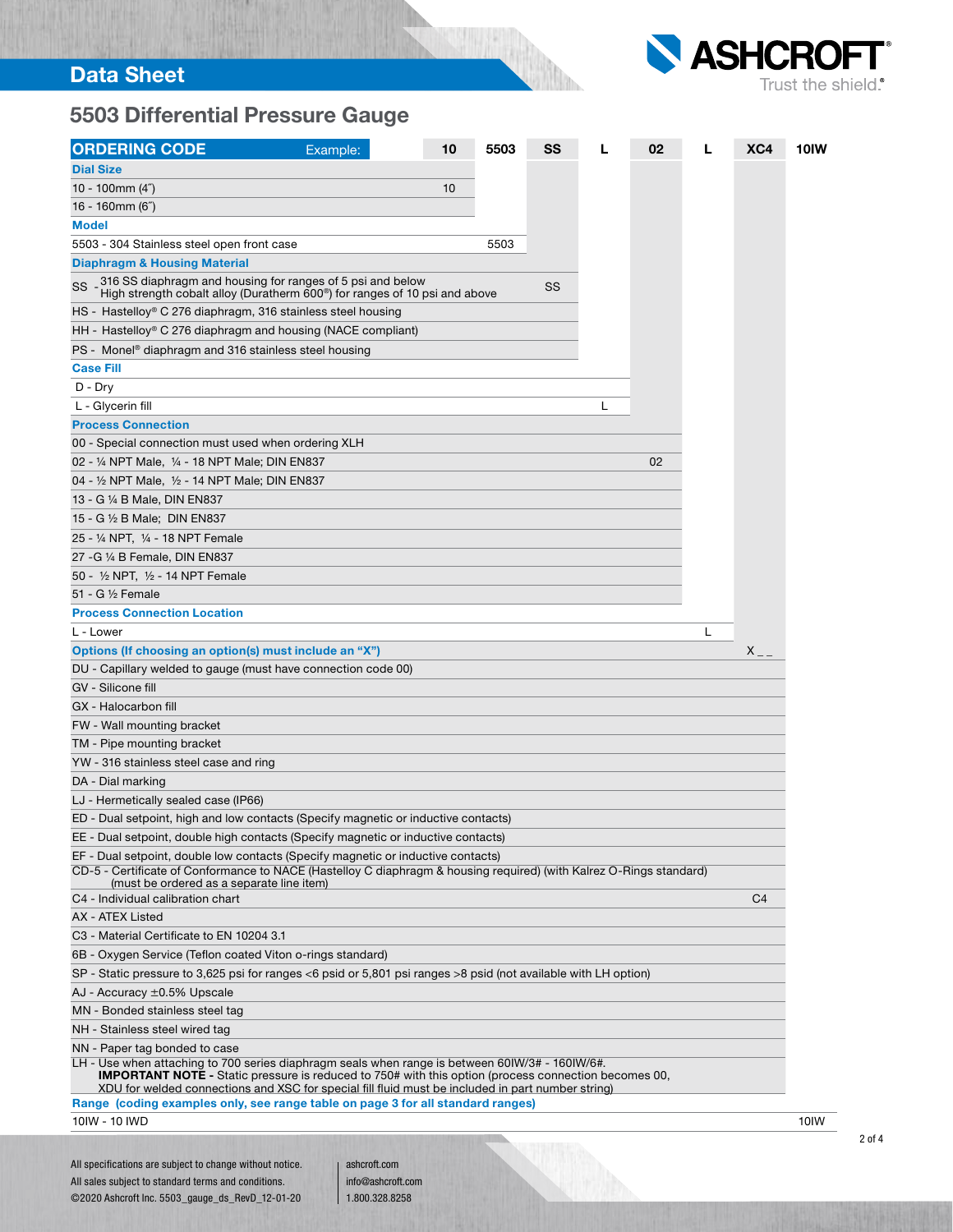

# 5503 Differential Pressure Gauge

| 5503 Differential Pressure Ranges |                          |                          |                             |  |  |  |  |  |  |  |  |
|-----------------------------------|--------------------------|--------------------------|-----------------------------|--|--|--|--|--|--|--|--|
| psid                              | mbard                    | bard                     | <b>IWD</b>                  |  |  |  |  |  |  |  |  |
| 4                                 |                          | 4                        | 10IW                        |  |  |  |  |  |  |  |  |
|                                   |                          |                          | 15IW                        |  |  |  |  |  |  |  |  |
| ÷,                                | 40MB                     | $\overline{a}$           | $\overline{\phantom{0}}$    |  |  |  |  |  |  |  |  |
|                                   | 60MB                     |                          |                             |  |  |  |  |  |  |  |  |
|                                   | $\blacksquare$           |                          | 30IW                        |  |  |  |  |  |  |  |  |
| -                                 | 100MB                    | -                        | $\mathcal{L}_{\mathcal{A}}$ |  |  |  |  |  |  |  |  |
|                                   | 160MB                    |                          | 60IW                        |  |  |  |  |  |  |  |  |
|                                   | 250MB                    |                          | 100IW                       |  |  |  |  |  |  |  |  |
| -                                 | ۰                        | -                        | 150IW                       |  |  |  |  |  |  |  |  |
|                                   | 400MB                    |                          | $\blacksquare$              |  |  |  |  |  |  |  |  |
| $\overline{\phantom{a}}$          | -                        |                          | 200IW                       |  |  |  |  |  |  |  |  |
| 1#                                | -                        |                          | $\overline{\phantom{0}}$    |  |  |  |  |  |  |  |  |
| 5#                                |                          |                          |                             |  |  |  |  |  |  |  |  |
| 10#                               | -                        | 0.6 <sub>BR</sub>        |                             |  |  |  |  |  |  |  |  |
| 15#                               |                          | 1BR                      | $\overline{\phantom{0}}$    |  |  |  |  |  |  |  |  |
| $\mathcal{L}$                     |                          | 1.6 <sub>BR</sub>        |                             |  |  |  |  |  |  |  |  |
| 30#                               |                          | $\blacksquare$           |                             |  |  |  |  |  |  |  |  |
| $\overline{\phantom{a}}$          |                          | 2.5BR                    |                             |  |  |  |  |  |  |  |  |
| 60#                               | $\overline{\phantom{0}}$ | 4BR                      |                             |  |  |  |  |  |  |  |  |
| $\overline{\phantom{a}}$          | -                        | 6BR                      |                             |  |  |  |  |  |  |  |  |
| 100#                              |                          | $\overline{\phantom{0}}$ |                             |  |  |  |  |  |  |  |  |
| $\overline{\phantom{a}}$          |                          | 10BR                     |                             |  |  |  |  |  |  |  |  |
| 160#                              |                          | -                        | -                           |  |  |  |  |  |  |  |  |
| 200#                              |                          |                          |                             |  |  |  |  |  |  |  |  |
| $\blacksquare$                    | -                        | 16BR                     | -                           |  |  |  |  |  |  |  |  |
| 300#                              | -                        | -                        |                             |  |  |  |  |  |  |  |  |
| $\overline{\phantom{a}}$          |                          | 25BR                     |                             |  |  |  |  |  |  |  |  |
| 400#                              |                          | -                        |                             |  |  |  |  |  |  |  |  |
| 600#                              |                          |                          |                             |  |  |  |  |  |  |  |  |

All specifications are subject to change without notice. All sales subject to standard terms and conditions. ©2020 Ashcroft Inc. 5503\_gauge\_ds\_RevD\_12-01-20

ashcroft.com info@ashcroft.com 1.800.328.8258